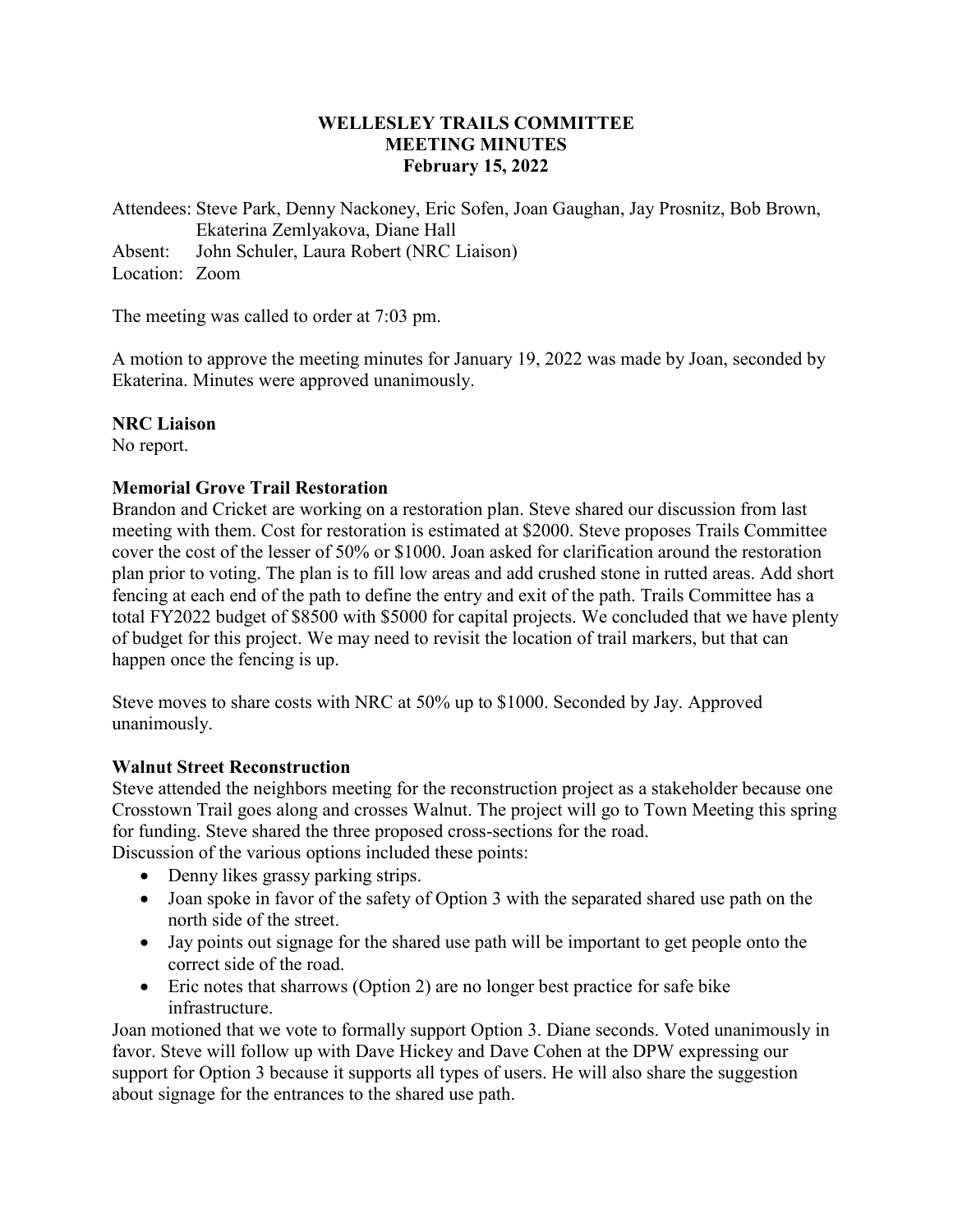## **Crosstown Trail extension to Washington Street**

Right now, the Crosstown Trail ends at the Charles River near Newton. Denny proposes extending the Crosstown trail along the Charles River path north to Walnut St to the town line. This formalizes the aqueduct trail connection to Newton's aqueduct path which is now signed. Steve points out that this expresses the interconnectivity of our trails with neighboring towns' trails. The committee discussed the challenges of connecting to the Newton side through the Rt-16/Quinobequin/Rt-128 onramp area and making the connection welcoming. Denny and Steve said that a study had been done for proposed solutions with a feasibility matrix comparing four alternatives, and it was sent to members after the meeting.

Jay made a motion to extend the Crosstown. Denny seconded. Voted unanimously in favor.

# **Forest Street trail crossing update**

Steve brought the Trails Committee request from last month to the Traffic Committee. Scott Show stead says they will put up double-sided Trail Crossing signs. ADA requirements can't be met for a crosswalk. There was discussion of whether signage would actually do more harm than good by encouraging crossing at a dangerous site.

Steve suggested he will follow up with the Traffic Committee that we're concerned about a sign encouraging crossing there that may not be safe, and that we don't know whether this would be more beneficial than harmful, but we will leave it up to the Traffic Committee's judgement.

#### **Bristol Wellesley trail connections**

Bristol Wellesley is the new development on Weston Rd just north of the Crosstown Trail. One connection is direct to the Crosstown Trail. The other two connect through the North 40 to the Crosstown Trail. Denny wonders why they need two trails from the property through the North 40 rather than one. Denny will start out by talking with the ZBA about the plan. Denny wants to suggest that Trails Committee puts in the trail connection rather than the contractor.

#### **NRC Owl Prowl**

Steve shared that Lisa Moore is organizing an owl walk Feb  $21<sup>st</sup>$ . Joan has volunteered to help.

#### **New 5-Year Plan**

Start on the new 5-year plan. Denny proposed starting with the Hundreds trail. It requires NRC approval to sign the trail through Brown Park. We still need to decide on which way around Rock Ridge Pond to Carisbrooke, but this doesn't need to be decided before going to NRC.

Rosemary Brook trail construction will need to wait until summer.

Wellesley Office Park coordination with John Hancock can start now. Colette Aufranc (Select Board) and Denny attended the MetroWest Regional Collaborative (MAPC sub-region) meeting this afternoon. MWRC is working on figuring out how to approach DCR consistently to get feedback on projects involving DCR land. Denny suggests first approaching John Hancock, as it was originally their idea.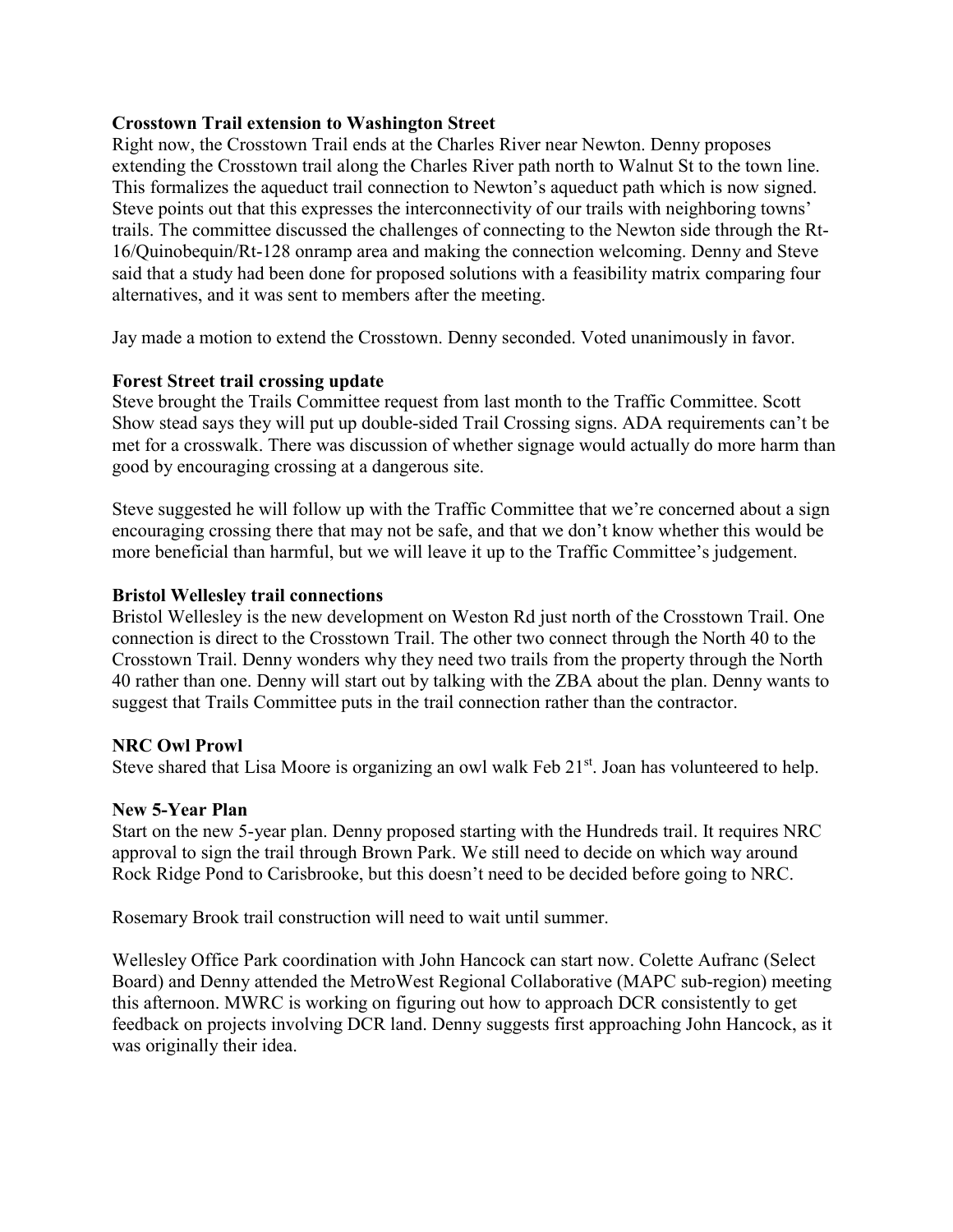**Project List check-in**

Reviewed the current project list.

#### **New Business**

Diane mentioned that the small bridge in Centennial has a deteriorating board on one end. She'll send along photos. Denny has replacement boards.

The next meeting will be via Zoom on Tuesday, March 15, 2022.

The meeting adjourned at 8:42 pm.

Documents available by request: FY21 Project List (2/19/22), Walnut Street Reconstruction, Bristol Landscape Plan, Bristol Trail Map. Current 5-Year Project Plan is on the Trails website.

Submitted by, Eric Sofen Secretary, Wellesley Trails Committee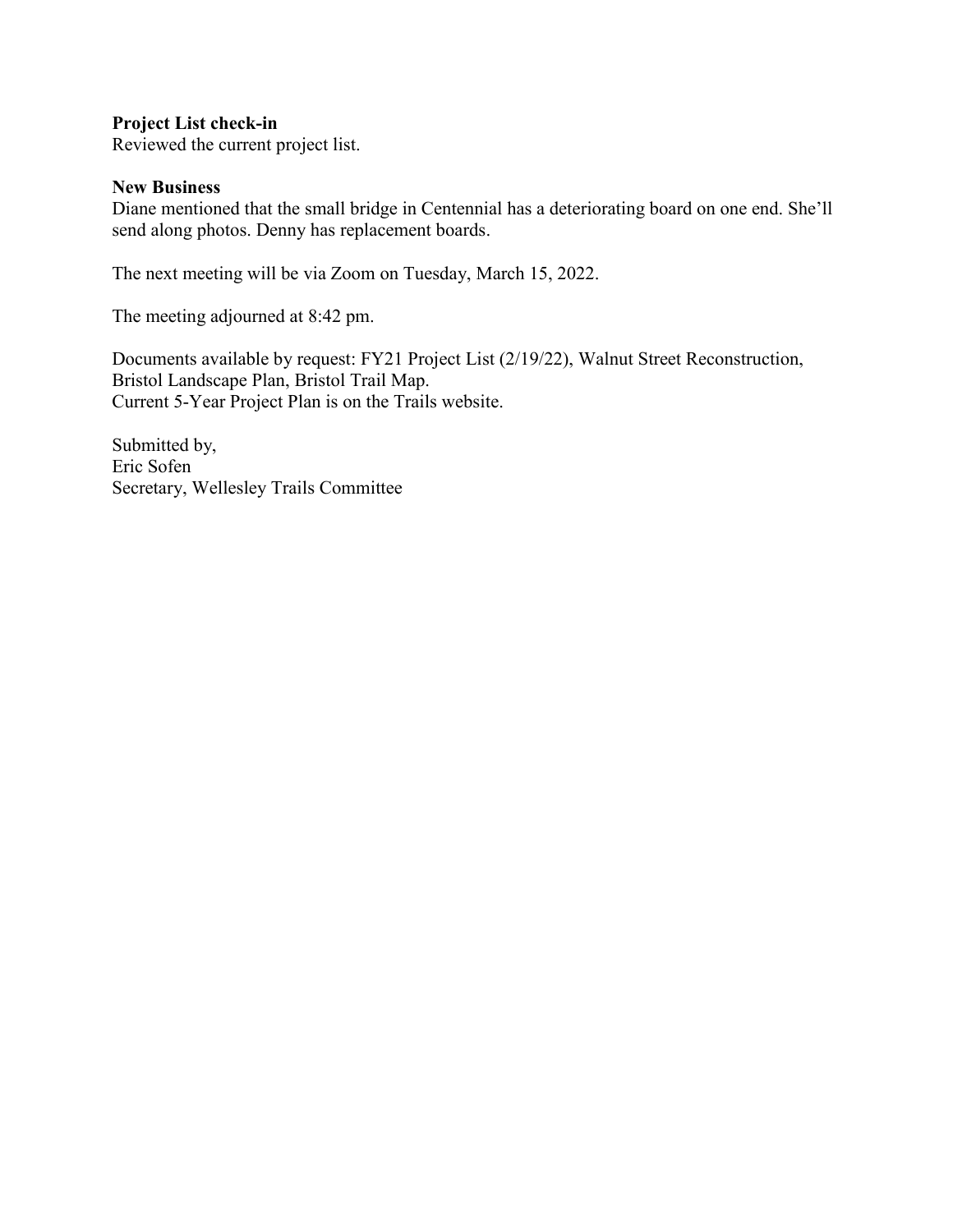# **FY22 TRAILS PROJECT LIST**

# March 15, 2022

Key: n=new project, u=updated, c= completed/closed/cancelled, cap/bold =change from last report

|                                            |                 | $\mathbf{r}_i$ , if now project, a apaarca, c compreted crosed cancelled, eap oble change from has report |                       |                             |                   |  |  |  |
|--------------------------------------------|-----------------|-----------------------------------------------------------------------------------------------------------|-----------------------|-----------------------------|-------------------|--|--|--|
|                                            |                 | Project/Task                                                                                              | <b>Responsibility</b> | <b>Status</b>               | <b>Priority</b>   |  |  |  |
| <b>CROSSTOWN TRAIL</b> (green arrows)      |                 |                                                                                                           |                       |                             |                   |  |  |  |
| C <sub>1</sub>                             |                 | Monitor planned side trails to new Bristol Condos                                                         | Denny                 | Closed                      | 3                 |  |  |  |
|                                            | $\overline{2}$  | Keep NRC and Select Board informed about bike paths                                                       | <b>WTC</b>            | Ongoing                     | 1                 |  |  |  |
|                                            |                 | constructed by kids/parents at Indian Springs Park                                                        |                       |                             |                   |  |  |  |
| $\mathbf c$                                | 3               | Submit recommendations for Kendall St easement                                                            | Eric                  | Completed                   | 1                 |  |  |  |
| $\mathbf c$                                | $\overline{4}$  | Make recommendations for Memorial Grove trail repair                                                      | <b>Steve</b>          | Completed                   | $\mathbf{1}$      |  |  |  |
|                                            | 5               | Investigate safely extending trail across Forest St                                                       | Steve/Joan            | Ongoing                     | $\overline{2}$    |  |  |  |
| N                                          | 6               | Extend trail along Charles to Rt-16 and Wales St in Newton                                                | Denny                 | Not Started                 | 3                 |  |  |  |
| <b>BROOK PATH</b> (pink arrows)            |                 |                                                                                                           |                       |                             |                   |  |  |  |
| $\mathbf c$                                | 1               | Install pedestrian controlled signal crossing at State St.                                                | Denny/DPW             | Completed                   |                   |  |  |  |
|                                            | $\overline{2}$  | Correct path drainage problem between Grove and Cameron                                                   | Jay/DPW               | Ongoing                     | $\overline{2}$    |  |  |  |
|                                            |                 | <b>SUDBURY PATH</b> (blue arrows)                                                                         |                       |                             |                   |  |  |  |
|                                            | $\mathbf{1}$    | Reroute trail to NW corner of Cheever House property and                                                  | Denny                 | Stalled                     | 1                 |  |  |  |
|                                            |                 | install crosswalk across Washington St                                                                    |                       |                             |                   |  |  |  |
|                                            | 2               | Improve path on Washington St from end of sidewalk to                                                     | Joan                  | Ongoing                     | 1                 |  |  |  |
|                                            |                 | new crosswalk to Elm Bank and Natick town line                                                            |                       |                             |                   |  |  |  |
|                                            | 3               | Correct problem of water flowing on trail below new                                                       | Denny                 | Ongoing                     | $\overline{2}$    |  |  |  |
|                                            |                 | Babson tennis courts                                                                                      |                       |                             |                   |  |  |  |
|                                            | 4               | Investigate providing an off-roadway path on Benvenue St                                                  | Denny                 | Not Started                 | 2                 |  |  |  |
| $\mathbf c$                                | $5\overline{)}$ | Improve footing on steps down to bottom of Waban Arches                                                   | <b>Steve</b>          | Cancelled                   | $\overline{2}$    |  |  |  |
|                                            |                 | <b>GUERNSEY PATH</b> (orange arrows)                                                                      |                       |                             |                   |  |  |  |
|                                            |                 | Pave Dover Rd sidewalk gap from Benvenue to Roanoke                                                       | Denny/DPW             | Ongoing                     | 2                 |  |  |  |
|                                            |                 | <b>CHARLES RIVER PATH (red arrows)</b>                                                                    |                       |                             |                   |  |  |  |
|                                            | 1               | Investigate improving pathway conditions in back of                                                       | <b>Steve</b>          | Not Started                 | 2                 |  |  |  |
|                                            |                 | Walnut St office park buildings                                                                           |                       |                             |                   |  |  |  |
| <b>WOODLAND TRAILS (purple arrows)</b>     |                 |                                                                                                           |                       |                             |                   |  |  |  |
|                                            | 1               | Paintshop Pond: Approval & planning                                                                       | Denny                 | Stalled                     |                   |  |  |  |
|                                            | $\overline{2}$  | Morses Pond: Monitor beach upgrade plans for trail access                                                 | Steve/Denny           | Ongoing                     | 2<br>$\mathbf{1}$ |  |  |  |
|                                            | 3               | Boulder Brook: Install bog bridges across muddy trail                                                     | Denny/Scout           | Spring                      | 2                 |  |  |  |
|                                            | $\overline{4}$  | Centennial: Improve footing/drainage and decrease pathway                                                 | <b>Steve</b>          | Ongoing                     | 1                 |  |  |  |
|                                            |                 | width on Maugus Hill upper meadow S trail                                                                 |                       |                             |                   |  |  |  |
| $\mathbf{C}$                               | 5               | Boulder Brook: Repair broken stringer on footbridge                                                       | Denny/DPW             | Completed                   | 1                 |  |  |  |
|                                            |                 | behind Bates                                                                                              |                       |                             |                   |  |  |  |
|                                            | 6               | Centennial: Resolve trail access problem from Elizabeth                                                   | <b>Steve</b>          | Ongoing                     | 2                 |  |  |  |
|                                            |                 | Seton Residence                                                                                           |                       |                             |                   |  |  |  |
|                                            | 7               | Centennial: Meet with DPW to discuss yearly mowing                                                        | <b>Steve</b>          | Completed                   |                   |  |  |  |
| $\mathbf c$<br><b>OTHER PROJECTS/TASKS</b> |                 |                                                                                                           |                       |                             |                   |  |  |  |
|                                            | 1               | Advocate for trails and woodland buffers at North 40                                                      |                       |                             |                   |  |  |  |
| $\mathbf c$                                | 2               | Work with Weston on planning a Wellesley to Concord                                                       | Denny<br><b>Steve</b> | In 5-yr plan<br>Modified, & | $\overline{2}$    |  |  |  |
| $\mathbf c$                                |                 |                                                                                                           |                       |                             |                   |  |  |  |
|                                            |                 | regional trail<br>Support Lisa Moore on Trails video tour series                                          | Diane                 | in 5-yr plan<br>Started     |                   |  |  |  |
|                                            | 3               | Conduct site visits and produce new 5-Year Project Plan                                                   | <b>Steve</b>          |                             | 2                 |  |  |  |
| $\mathbf c$                                | $\overline{4}$  |                                                                                                           |                       | Completed                   | $\mathbf{1}$      |  |  |  |
|                                            | 5               | Support NRC on new Open Space and Recreation Plan                                                         | Steve/Denny           | Ongoing                     | 1                 |  |  |  |
| $\mathbf c$                                | 6               | Respond to Wellesley College trail map request                                                            | <b>Steve</b>          | Closed                      | 1                 |  |  |  |
|                                            | 7               | Restore Garrity Brook Path and Crosstown wooden signs                                                     | Denny                 | Ongoing                     | 2                 |  |  |  |
|                                            | 8               | Organize trails cleanup at Barton Rd with Wellesley Service                                               | <b>Steve</b>          | Completed                   |                   |  |  |  |
| $\mathbf c$                                |                 | League                                                                                                    |                       |                             |                   |  |  |  |